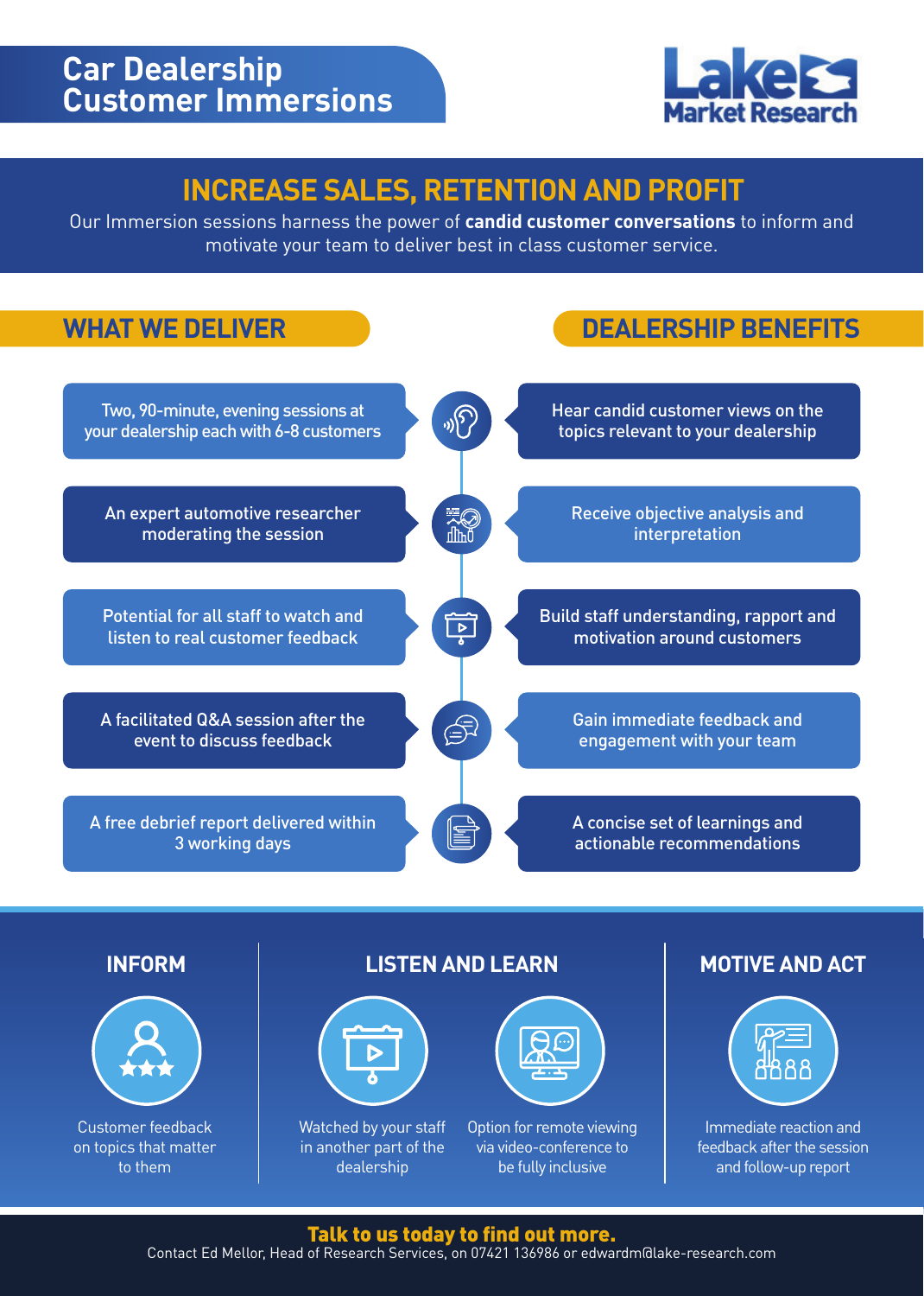

# **OUTPERFORM THE COMPETITION ON CUSTOMER SERVICE**

Whilst everyone talks about **delivering the best customer service,** few invest the time for their staff to listen to, learn from and really understand their customers.

# FROM TALKING THE TALK

| "We strive to exceed customer                  | "Our company's aim is to <b>provide</b>       |
|------------------------------------------------|-----------------------------------------------|
| expectations in creating pleasure in ownership | excellent customer service and we are         |
| by providing a hassle free experience to       | always delighted to hear your                 |
| everyone we come in contact with"              | positive feedback"                            |
| <b>LIPSCOMB</b>                                | <b>MOTORLINE</b>                              |
|                                                |                                               |
| "We are committed to <b>putting our</b>        | "We are passionate about making the car       |
| customers first and we strive to deliver       | buying process an enjoyable experience,       |
| excellent customer service                     | with our team of professional staff, that you |
| every time"                                    | can trust and rely on"                        |
| <b>GROUP 1 AUTOMOTIVE</b>                      | <b>BARRETTS</b>                               |

# TO WALKING THE WALK



Invest to deliver on your vision for excellent customer service



Really get to understand and know your customers



Inform and motivate your staff to be their very best



Increase customer loyalty and drive financial performance

#### Talk to us today to find out more.

Contact Ed Mellor, Head of Research Services, on 07421 136986 or edwardm@lake-research.com